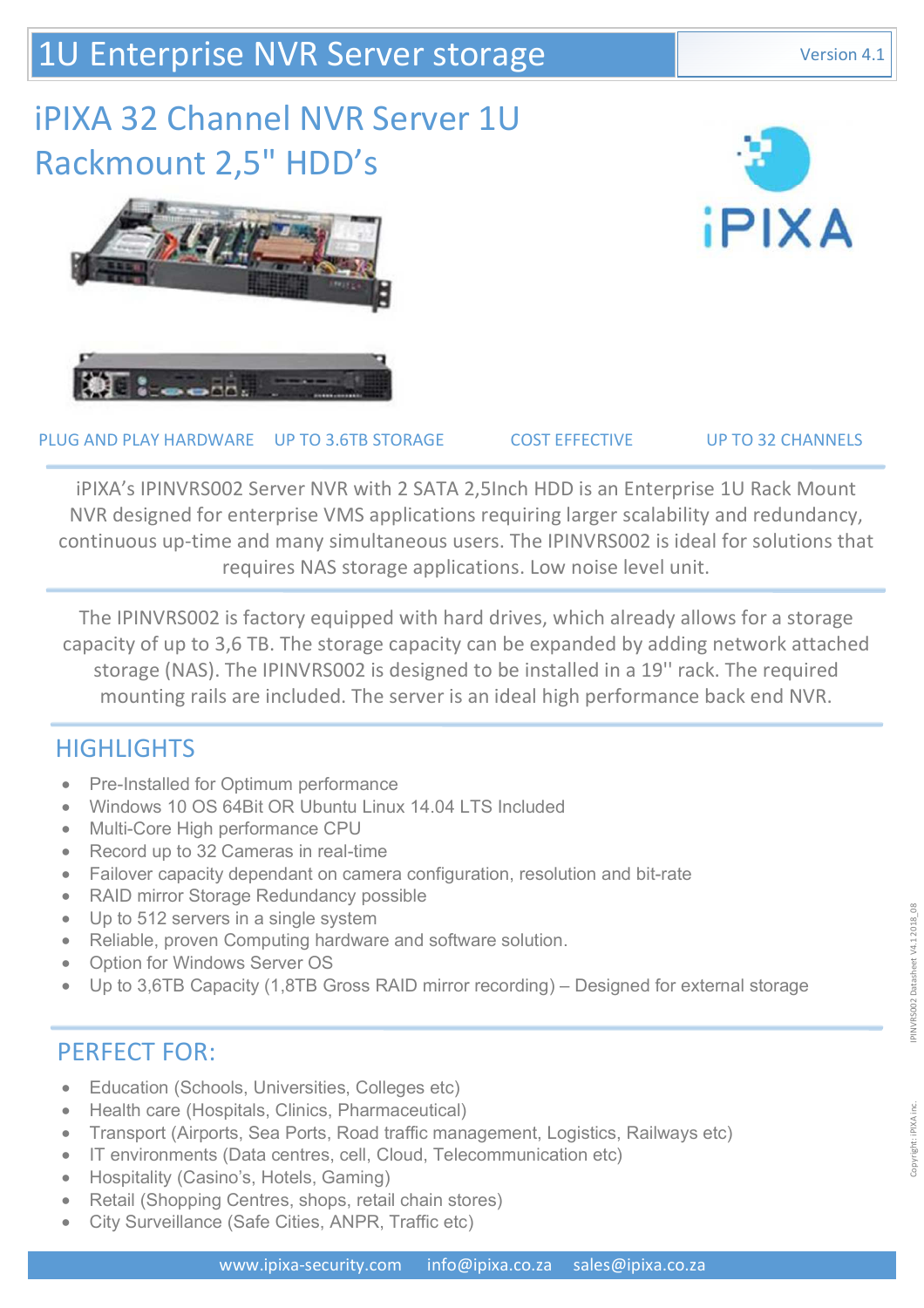# Technical Specifications

### **Software**

| <b>Operating System</b>         | Windows 10 / Windows Server 2016 / Ubuntu Linux (32 or 64bit) |
|---------------------------------|---------------------------------------------------------------|
| <b>NVR Application</b>          | Network NVR NX-Witness Hive recording platform                |
| Windows Active Directory / LDAP | Yes-Fully integrated                                          |
| Cloud Enabled                   | Yes – NX Cloud                                                |

#### **Specific Components**

| <b>CPU</b>           | Intel® Xeon® E3-1220 v6 - 3.00 GHz 4 Core 4 Thread               |
|----------------------|------------------------------------------------------------------|
| Memory               | 8GB DDR4-2400MHz, Registered ECC, CL17, SR RDIMM                 |
| <b>Total Bitrate</b> | 300mbps                                                          |
| SSD                  | 240GB, 2.5in SATA 6Gb/s, 3D1, TLC                                |
| <b>HDD</b>           | 2x Front mounted HDD's pre-installed                             |
| RAID                 | Software RAID supported (mirror recording)                       |
| Hot Swop HDD         | Yes - 2x removable HDD's trays for HDD's                         |
| Cooling              | Custom cooling design, 1 x 10cm blower - 3x 8500 RPM Cooling Fan |

#### **Interfaces**

| Monitor    | 1 VGA - No camera live display                                                       |
|------------|--------------------------------------------------------------------------------------|
| <b>USB</b> | 6 USB 2.0 ports (2 rear + 4 headers), 5 USB 3.0 ports (2 rear + 2 headers + 1 Type A |
| Ethernet   | 2x 1GbE with Intel® i210-AT - Integrated IPMI 2.0 and KVM with Dedicated LAN         |
| <b>COM</b> | 1 COM, Rear                                                                          |

## **Electrical**

| Power Supply   | 1U 200W Multi-output power supply Gold level w/20pin |
|----------------|------------------------------------------------------|
| Redundancy     | <b>No</b>                                            |
| Supply Voltage | 110/240 V AC, 50/60 Hz                               |

## **Physical**

|                        | Dimensions (H x W x D) / Packing Dimms   1.7" (43 mm) x 17.2" (437 mm) x 11.3" (287 mm) / 225.4" (645 mm) x 6.1" (155 mm) x 19.8" (503 mm) |
|------------------------|--------------------------------------------------------------------------------------------------------------------------------------------|
| Rackmount Height units | 1 U Height - Mounting rails included                                                                                                       |
| Weight                 | 12 lbs (5.44 kg) - HDD's excluded                                                                                                          |



Intel and XEON are trademarks or registered trademarks of Intel Corporation headquartered in Santa Clara, California, USA<br>The server is Only supplied with hard drives ex-factory to ensure the required storage throughput.